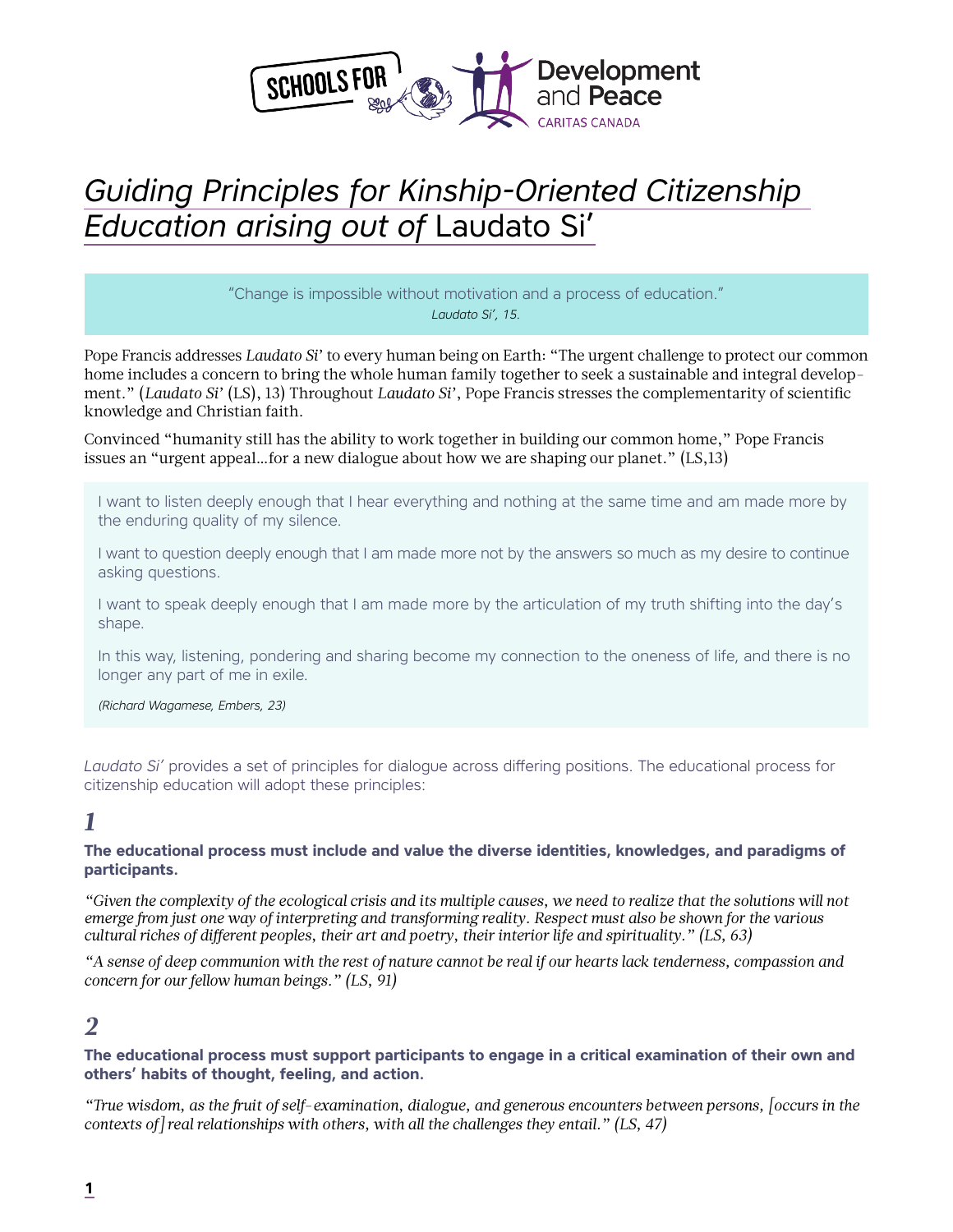## *3*

The educational process must authentically connect the world to the learner and the learner to the world.

*"(Education) needs educators capable of developing an ethics of ecology, and helping people, through effective pedagogy, to grow in solidarity, responsibility and compassionate care." (LS, 210)*

*"Our goal is not to amass information or to satisfy curiosity, but rather to become painfully aware, to dare to turn what is happening to the world into our own personal suffering and thus to discover what each of us can do about it." (LS, 19)*

### *4*

The educational process must be grounded in scientific research and intent upon integral ecology.

*"I will [briefly review] several aspects of the present ecological crisis, with the aim of drawing on the best scientific research available today, letting them touch us deeply and provide a concrete foundation for the ethical and spiritual itinerary that follows." (LS, 15)*

### *5*

The educational process must provide and honor the quiet spaces of reflection and give conscious attention to nurturing spirit and virtue.

*"A commitment this lofty cannot be sustained by doctrine alone, without a spirituality capable of inspiring us, without an "interior impulse which encourages, motivates, nourishes and gives meaning to our individual and communal activity." (LS, 217)*

*"Any technical solution which science claims to offer will be powerless to solve the serious problems of our world if humanity loses its compass, if we lost sight of the great motivations which make it possible for us to live in harmony, to make sacrifices and to treat others well." (202)*

In the Modules offered here to support Kinship-Oriented Citizenship Inquiry, the suggested [instructional](mailto:https://www.concentus.ca/discursive-strategies/?subject=)  [strategies](mailto:https://www.concentus.ca/discursive-strategies/?subject=) are designed to meet these guidelines. You will notice how each one provides opportunities for students to develop the Essential Citizenship Competencies (central to the [Concentus Citizenship Foundation](mailto:https://www.concentus.ca/?subject=) resources).



"As the kneading bowl is to the leaven, the classroom is to citizenship."

*With thanks to L. Bitz and S. Van Hesteren 2019*

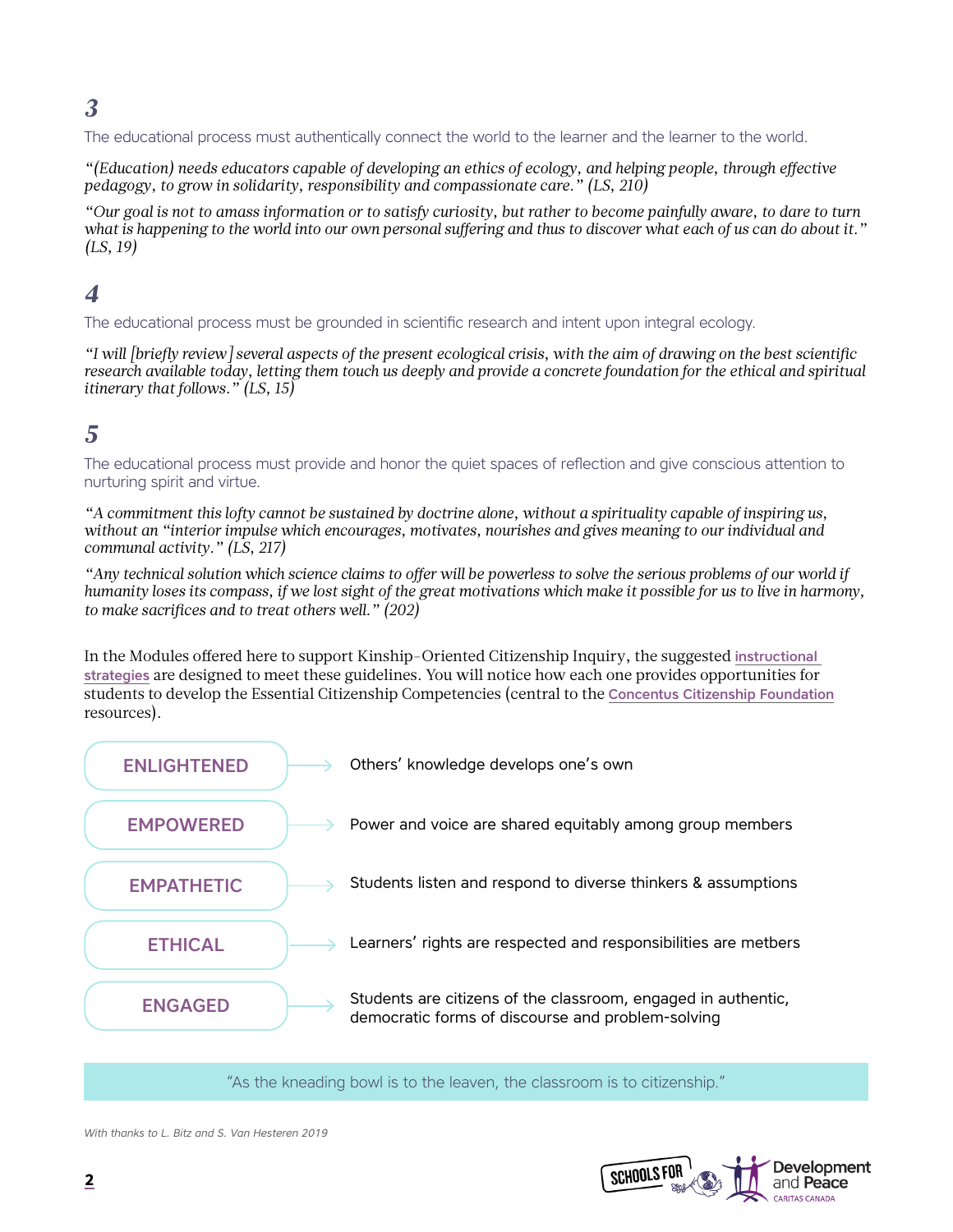

# Laudato Si'*: A Call for Transformative Education to Care for Our Common Home*

"In the encyclical (*Laudato Si'*) Pope Francis calls for ecological education capable of establishing a new covenant between humanity and the natural world. According to the pope, we need a holistic education that can reestablish harmony with nature, our fellow human beings and the Transcendent."

(The 10 Green Commandments of *Laudato Si'*, p. 108)



## *EDUCATING FOR INTEGRAL ECOLOGY: RATIONALE*

### **Urgency**

In *Laudato Si'*, Pope Francis issues a call of paramount importance in Catholic education:

"I urgently appeal, then, for a *new dialogue* about how we are shaping the future of our planet. We need a *conversation which includes everyone*, since the environmental challenge we are undergoing, and its human roots, concern and affect us all." (*Laudato Si'*, 14)

### Pathway

In *Laudato Si'* Pope Francis gives humanity a theologically and scientifically rooted pathway towards what he refers to as an essential, global "ecological conversion".

### Integral Ecology

Development and Peace-Caritas Canada, in its mandate to *educate and mobilize Canadian Catholics*, is offering to assist Catholic schools across the country in the important education of integral ecology through its current two-year campaign, "*For our Common Home*". The learning and actions of the campaign are intended to explicitly develop and help internalize the principles and practices of integral ecology as expressed in Catholic Social Teaching and in *Laudato Si'*. The first year's focus is on the *Amazon region*.

### Call to Engaged Citizenship

Children and youth are *citizens now*, in their families, classrooms, teams, churches, communities, and beyond. As such, intentional education for citizenship through the lens of Catholic Social Teaching supports their *engagement in the world of now* infused with the indigenous perspective of looking Seven Generations ahead.

## *INTRODUCTION TO EDUCATOR RESOURCES:*

In *Laudato Si'*, Pope Francis describes the work ahead for all of us as a "*journey.*" As educators, we accompany students on a journey. The resources that follow are designed to invite students on a journey of engaged citizenship through the lens of Catholic Social Teaching.